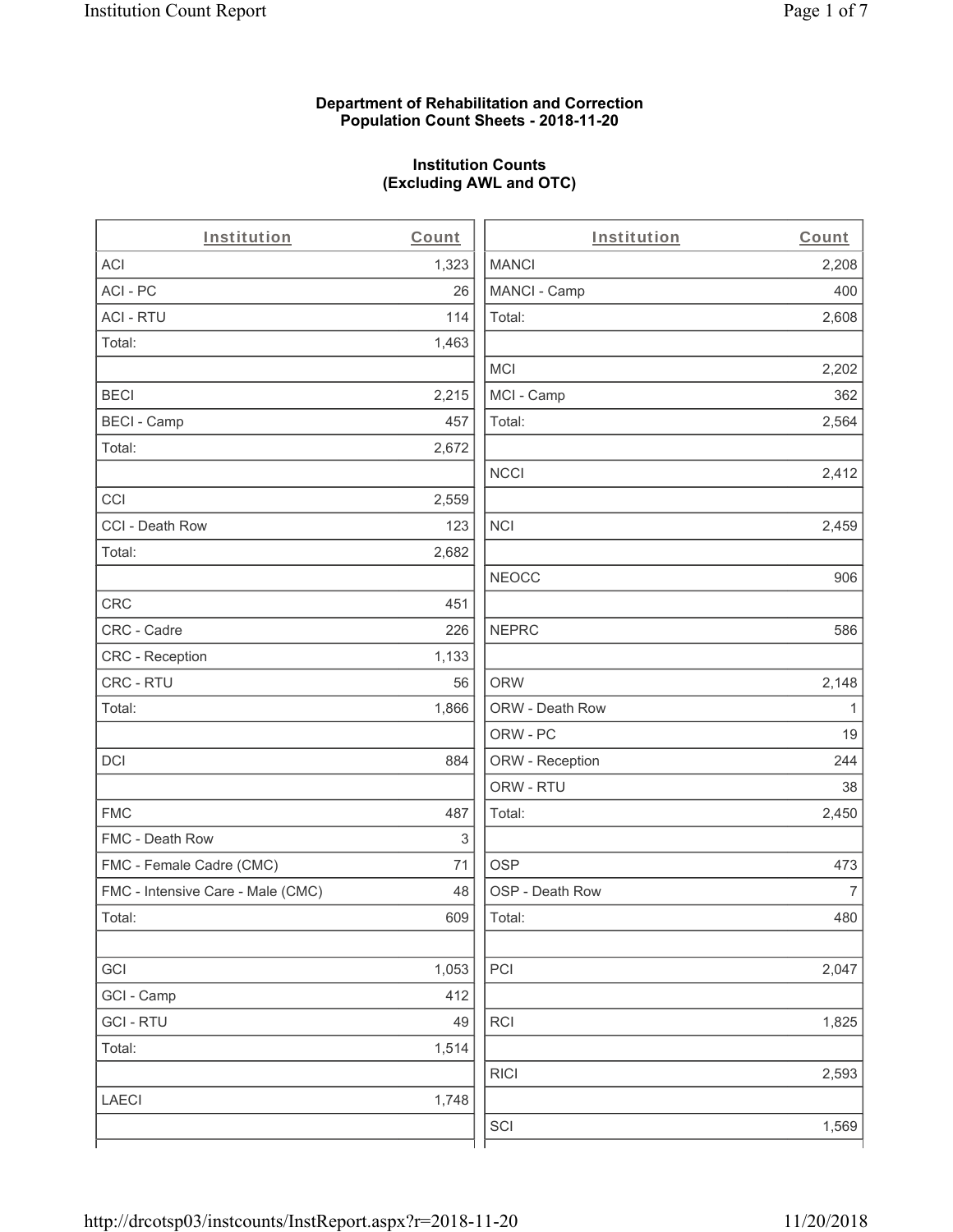|                          |       |                  | <b>Total Population:</b> | 49,154 |
|--------------------------|-------|------------------|--------------------------|--------|
|                          |       |                  |                          |        |
|                          |       | Total:           |                          | 1,341  |
|                          |       | WCI - RTU        |                          | 28     |
| Total:                   | 2,240 | <b>WCI</b>       |                          | 1,313  |
| MACI - Minimum           | 1,249 |                  |                          |        |
| <b>MACI</b>              | 991   | Total:           |                          | 823    |
|                          |       | <b>TOCI - PC</b> |                          | 97     |
| Total:                   | 1,442 | <b>TOCI</b>      |                          | 726    |
| <b>LORCI - Reception</b> | 1,023 |                  |                          |        |
| LORCI - Cadre            | 136   | Total:           |                          | 1,376  |
| <b>LORCI</b>             | 283   | TCI - Camp       |                          | 445    |
|                          |       | <b>TCI</b>       |                          | 931    |
| LOCI                     | 2,259 |                  |                          |        |
|                          |       | Total:           |                          | 1,316  |
| Total:                   | 2,420 | SOCF - RTU       |                          | 53     |
| LECI - Camp              | 175   | <b>SOCF</b>      |                          | 1,263  |
| LECI                     | 2,245 |                  |                          |        |

\* The Total Population includes 30 Offenders with Reason Codes 30 & 31. \*\* The Total Population includes 38 Offenders with Reason Code 0A.

### **Male Population by Security Level (Include AWL and Exclude OTC)**

| Security Level         |                   | <b>Body</b> | <b>AWL</b> | $(-\text{OTC})$ | Total  |
|------------------------|-------------------|-------------|------------|-----------------|--------|
| Total Level 5          |                   | 117         | 3          | 3               | 117    |
| Total Level 4          |                   | 2,719       | 28         | 27              | 2,720  |
| Total Level 3          |                   | 11,545      | 150        | 134             | 11,561 |
| Total Level 2          |                   | 16,352      | 219        | 168             | 16,403 |
| Total Level 1          |                   | 14,200      | 147        | 84              | 14,263 |
| <b>Total Death Row</b> |                   | 135         |            |                 | 135    |
|                        | <b>Total Male</b> | 45,068      | 548        | 417             | 45,199 |

#### **Female Population by Institution (Include AWL and Exclude OTC)**

| Institution              | <b>Body</b> | AWL |    | Tota  |
|--------------------------|-------------|-----|----|-------|
| <b>DCI</b>               | 884         |     | 6  | 886   |
| <b>FMC</b>               | 16          |     |    | 19    |
| FMC - Female Cadre (CMC) | 71          |     |    | 7,    |
| <b>NEPRC</b>             | 586         | 15  | 6  | 595   |
| <b>ORW</b>               | 2,147       | 52  | 30 | 2,169 |
|                          |             |     |    |       |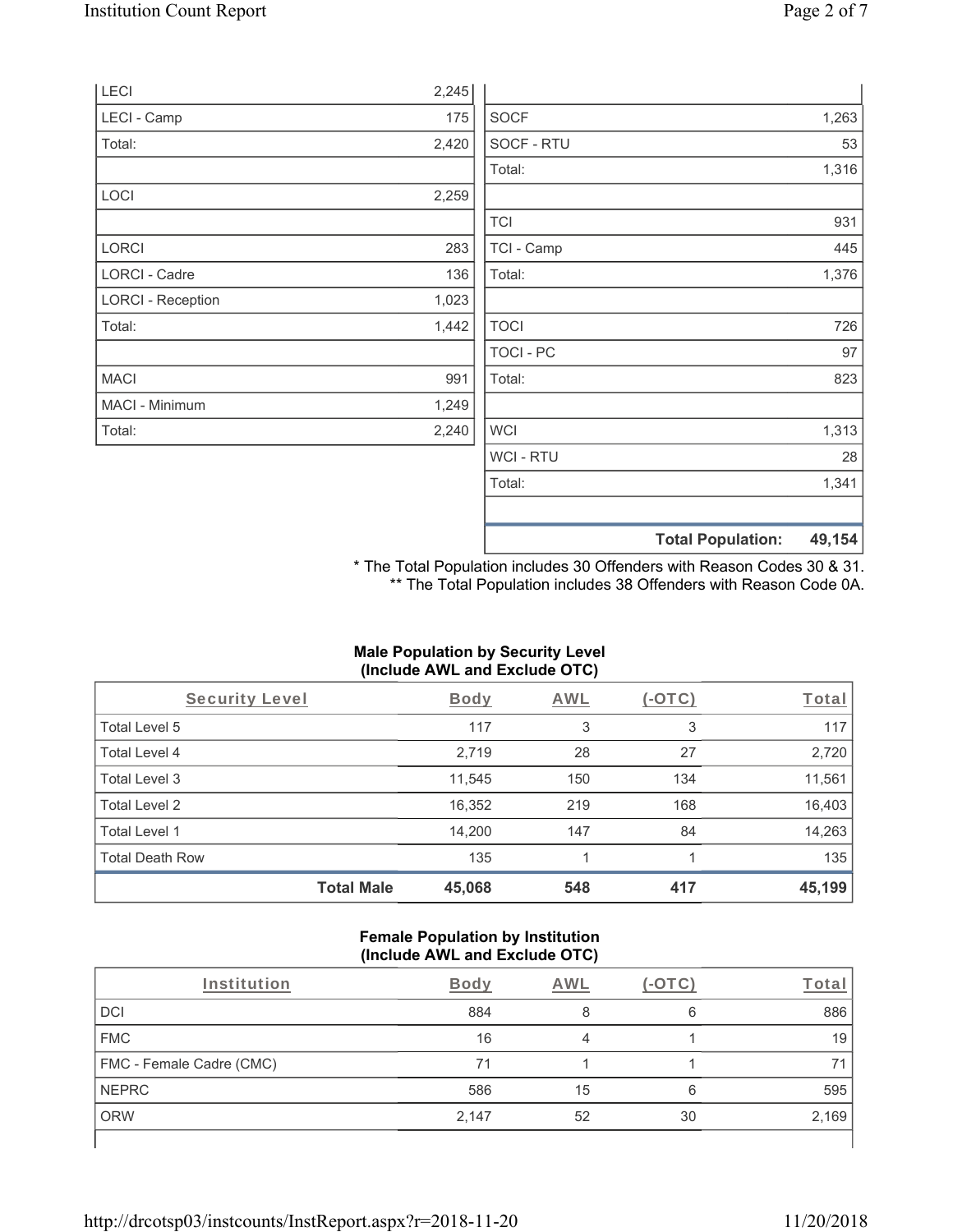| ORW - Death Row        |                          |        | 0   |     |        |
|------------------------|--------------------------|--------|-----|-----|--------|
| ORW - PC               |                          | 19     | 0   |     | 19     |
| <b>ORW</b> - Reception |                          | 244    | 4   | 4   | 244    |
| <b>ORW - RTU</b>       |                          | 38     | 0   |     | 38     |
|                        | <b>Total Female</b>      | 4,006  | 84  | 48  | 4,042  |
|                        | <b>Total Population:</b> | 49,074 | 632 | 465 | 49,241 |

### **Male Population by Institution: Security Level 5 (Include AWL and Exclude OTC)**

| Institution  |                      | Body           | AWL              | $(-OTC)$       | Total        |
|--------------|----------------------|----------------|------------------|----------------|--------------|
| CRC          |                      | $\overline{2}$ | $\mathbf 0$      | 0              | $\sqrt{2}$   |
| GCI          |                      |                | $\mathbf 0$      | $\Omega$       | 1            |
| LECI         |                      | $\,$ 3 $\,$    | $\mathbf 0$      | 0              | $\,$ 3 $\,$  |
| <b>MACI</b>  |                      |                | $\mathbf 0$      | $\mathbf 0$    | 1            |
| <b>MANCI</b> |                      | $\sqrt{5}$     | $\mathbf 0$      | 0              | $\sqrt{5}$   |
| <b>NEOCC</b> |                      | $\sqrt{5}$     | $\mathbf 0$      | $\mathbf{0}$   | 5            |
| <b>OSP</b>   |                      | 45             | $\overline{2}$   | $\overline{2}$ | 45           |
| <b>RCI</b>   |                      | 3              | $\mathbf 0$      | 0              | $\,$ 3 $\,$  |
| <b>RICI</b>  |                      | 1              | $\mathbf 0$      | $\mathbf 0$    | $\mathbf{1}$ |
| <b>SOCF</b>  |                      | 43             | 1                |                | 43           |
| <b>TCI</b>   |                      |                | $\boldsymbol{0}$ | 0              | 1            |
| <b>TOCI</b>  |                      | $\sqrt{5}$     | $\mathsf 0$      | $\mathbf 0$    | $\sqrt{5}$   |
| <b>WCI</b>   |                      |                | $\mathbf 0$      | $\mathbf{0}$   |              |
| WCI - RTU    |                      |                | $\mathbf 0$      | 0              |              |
|              | <b>Total Level 5</b> | 117            | 3                | 3              | 117          |

# **Male Population by Institution: Security Level 4 (Include AWL and Exclude OTC)**

| Institution                       | <b>Body</b>   | AWL | $(-OTC)$      | Total |
|-----------------------------------|---------------|-----|---------------|-------|
| ACI                               | 9             |     |               | 9     |
| <b>BECI</b>                       |               |     |               |       |
| CCI                               | $\mathcal{P}$ |     | O             |       |
| CRC                               | 20            | 2   | $\mathcal{P}$ | 20    |
| CRC - Reception                   | 8             |     | n             | 8     |
| <b>CRC - RTU</b>                  | 14            |     |               | 14    |
| <b>FMC</b>                        | 4             |     | n             | 4     |
| FMC - Intensive Care - Male (CMC) |               |     |               |       |
| GCI                               |               |     |               |       |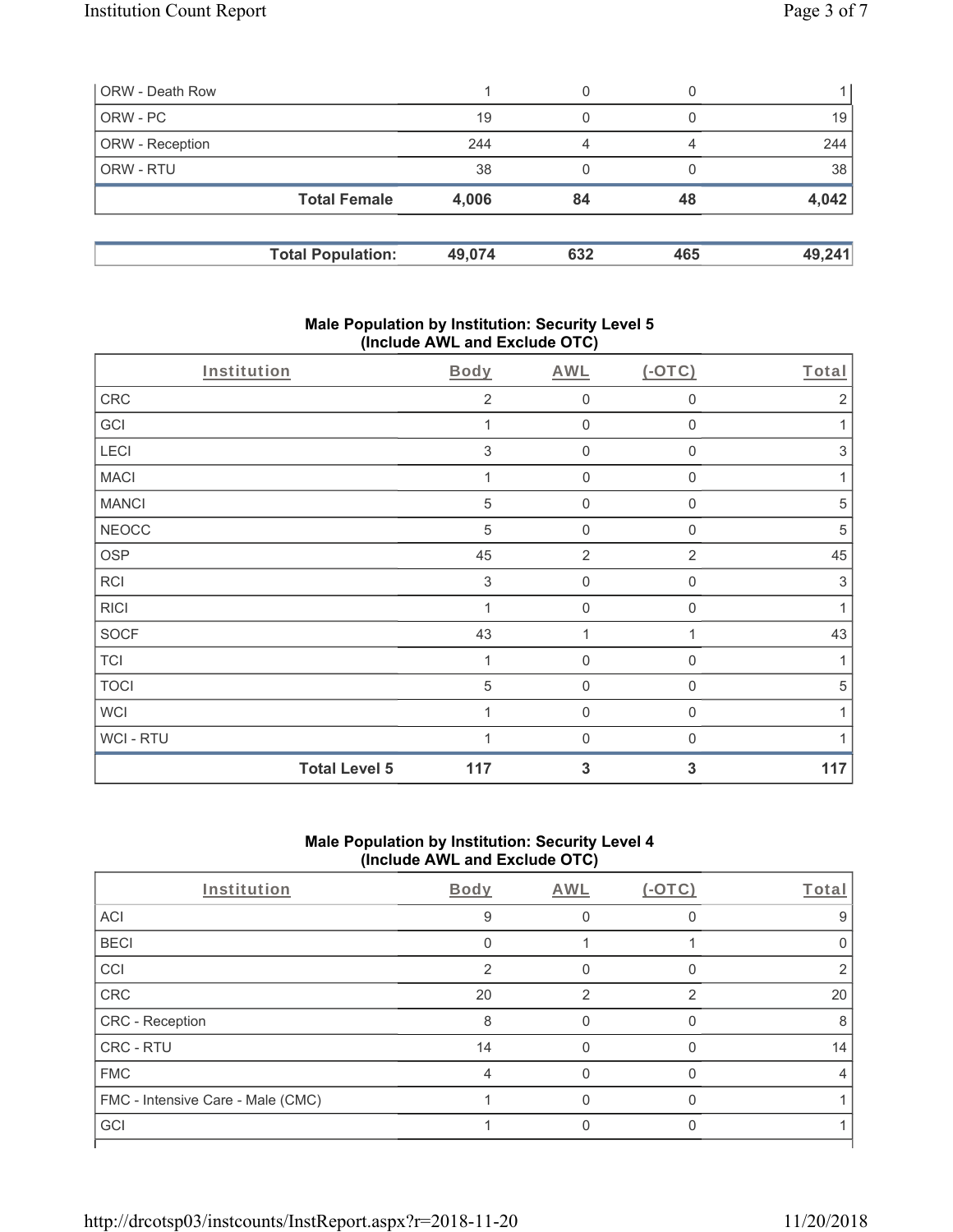| ${\sf LAECI}$            |                      | $\sqrt{3}$     | $\mathsf{O}\xspace$       | $\mathbf 0$         | $\ensuremath{\mathsf{3}}$ |
|--------------------------|----------------------|----------------|---------------------------|---------------------|---------------------------|
| LECI                     |                      | 36             | $\mathsf{O}\xspace$       | $\mathsf{O}\xspace$ | 36                        |
| LOCI                     |                      | $\mathbf 1$    | $\mathbf 5$               | $\mathbf 5$         | $\mathbf{1}$              |
| LORCI                    |                      | 10             | $\ensuremath{\mathsf{3}}$ | $\,$ 3 $\,$         | $10\,$                    |
| <b>LORCI - Reception</b> |                      | $\overline{2}$ | $\mathsf{O}\xspace$       | $\mathsf 0$         | $\overline{2}$            |
| <b>MACI</b>              |                      | 64             | $\mathbf 0$               | $\mathbf 0$         | 64                        |
| <b>MANCI</b>             |                      | 34             | $\sqrt{2}$                | $\sqrt{2}$          | $34\,$                    |
| <b>MCI</b>               |                      | $\mathbf 1$    | $\mathbf{1}$              | $\mathbf{1}$        | $\mathbf{1}$              |
| NCI                      |                      | $\mathbf{1}$   | $\mathsf{O}\xspace$       | $\mathbf 0$         | 1                         |
| <b>NEOCC</b>             |                      | 28             | $\mathbf 0$               | $\mathsf 0$         | 28                        |
| OSP                      |                      | 401            | $\sqrt{2}$                | $\overline{c}$      | 401                       |
| PCI                      |                      | 1              | $\mathsf{O}\xspace$       | $\mathsf{O}\xspace$ | 1                         |
| <b>RCI</b>               |                      | 35             | $\mathsf{O}\xspace$       | $\mathsf 0$         | 35                        |
| <b>RICI</b>              |                      | 5              | $\boldsymbol{0}$          | $\mathbf 0$         | $\sqrt{5}$                |
| <b>SOCF</b>              |                      | 1,209          | $\,8\,$                   | $\overline{7}$      | 1,210                     |
| SOCF - RTU               |                      | 53             | $\mathsf{O}\xspace$       | $\mathsf{O}\xspace$ | 53                        |
| TCI                      |                      | 5              | $\mathsf{O}\xspace$       | 0                   | $\,$ 5 $\,$               |
| <b>TOCI</b>              |                      | 704            | $\sqrt{3}$                | 3                   | 704                       |
| TOCI - PC                |                      | 23             | $\mathsf{O}\xspace$       | $\mathsf{O}\xspace$ | 23                        |
| WCI                      |                      | 32             | $\mathbf 1$               | 1                   | 32                        |
| WCI - RTU                |                      | 12             | $\boldsymbol{0}$          | $\mathbf 0$         | 12                        |
|                          | <b>Total Level 4</b> | 2,719          | 28                        | 27                  | 2,720                     |

## **Male Population by Institution: Security Level 3 (Include AWL and Exclude OTC)**

| Institution                       | Body        | AWL            | $(-OTC)$       | Total       |
|-----------------------------------|-------------|----------------|----------------|-------------|
| ACI                               | 12          | $\mathbf 0$    | 0              | 12          |
| ACI-PC                            |             | 0              | 0              |             |
| <b>BECI</b>                       | 3           | $\overline{0}$ | 0              | 3           |
| CRC                               | 105         | $\overline{2}$ | $\overline{2}$ | 105         |
| CRC - Cadre                       | 116         | $\overline{0}$ | 0              | 116         |
| <b>CRC - Reception</b>            | 705         | 21             | 21             | 705         |
| CRC - RTU                         | 41          | $\mathbf 0$    | $\mathbf 0$    | 41          |
| CRC - Youth                       | $\mathbf 0$ | 1              |                | $\mathbf 0$ |
| <b>FMC</b>                        | 8           | $\overline{2}$ | 0              | 10          |
| FMC - Intensive Care - Male (CMC) | 3           | 0              | $\mathbf{0}$   | 3           |
| GCI                               |             | $\mathbf 0$    | 0              |             |
| <b>LAECI</b>                      | 3           | $\mathbf 0$    | $\Omega$       | 3           |
| LECI                              | 2,203       | 18             | 13             | 2,208       |
| LOCI                              |             | $\mathbf 0$    | $\Omega$       |             |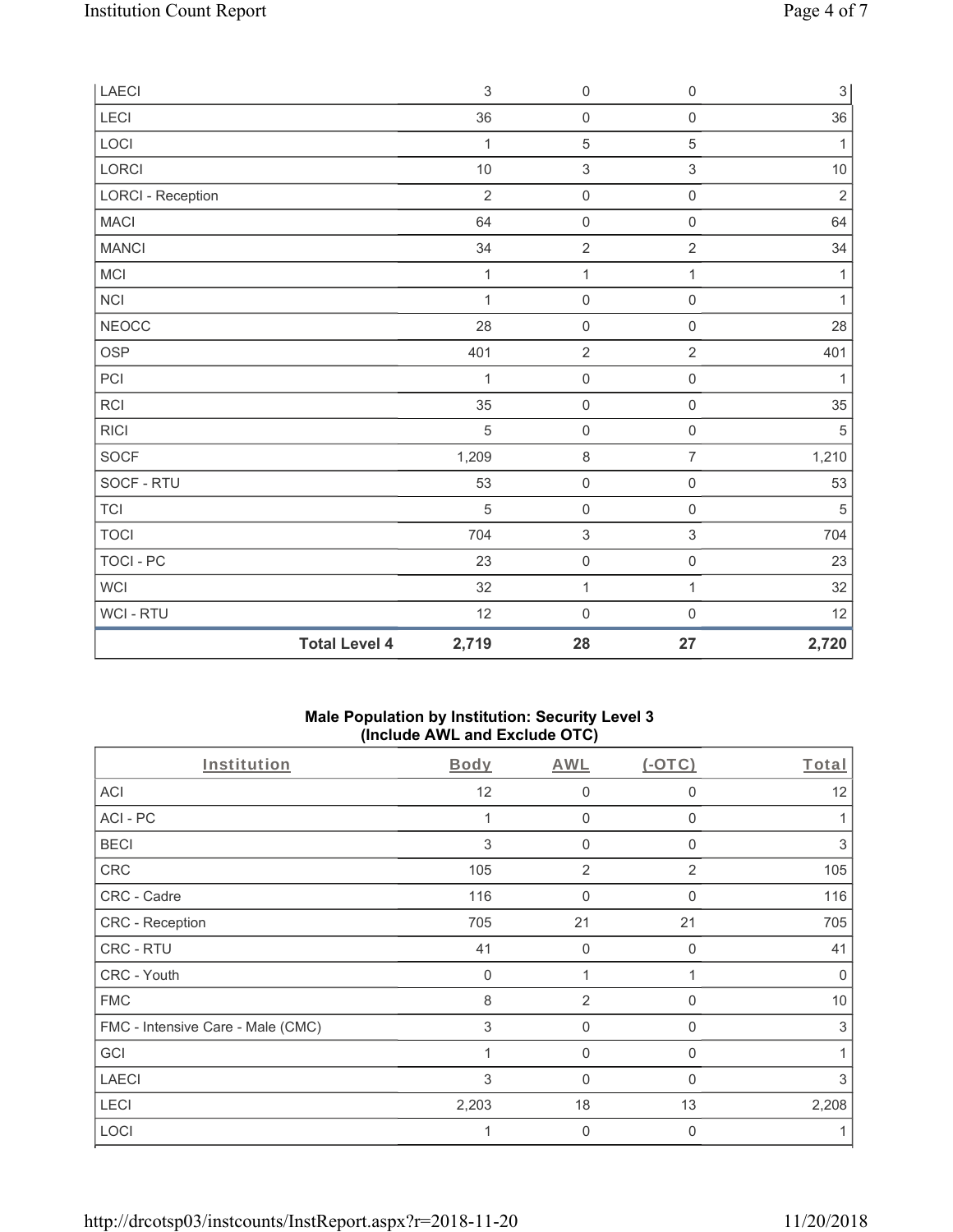| LORCI                    |                      | 58                        | 31                        | 30                        | 59                        |
|--------------------------|----------------------|---------------------------|---------------------------|---------------------------|---------------------------|
| LORCI - Cadre            |                      | 10                        | $\mathsf{O}\xspace$       | $\mathsf{O}\xspace$       | 10                        |
| <b>LORCI - Reception</b> |                      | 472                       | $\mathbf 5$               | $\overline{4}$            | 473                       |
| <b>MACI</b>              |                      | 834                       | $\ensuremath{\mathsf{3}}$ | $\ensuremath{\mathsf{3}}$ | 834                       |
| <b>MANCI</b>             |                      | 2,139                     | 22                        | 18                        | 2,143                     |
| MCI                      |                      | 1                         | $\mathsf 0$               | $\mathbf 0$               | $\mathbf{1}$              |
| NCCI                     |                      | 10                        | $\mathsf{O}\xspace$       | $\mathsf{O}\xspace$       | $10$                      |
| <b>NCI</b>               |                      | $\overline{2}$            | $\mathsf{O}\xspace$       | $\mathsf{O}\xspace$       | $\sqrt{2}$                |
| <b>NEOCC</b>             |                      | 872                       | $\overline{7}$            | $\overline{7}$            | 872                       |
| <b>OSP</b>               |                      | $6\,$                     | $\mathsf{O}\xspace$       | $\mathsf 0$               | $\,6\,$                   |
| PCI                      |                      | 35                        | $\overline{2}$            | $\mathsf{O}\xspace$       | 37                        |
| <b>RCI</b>               |                      | 1,626                     | 14                        | 13                        | 1,627                     |
| <b>RICI</b>              |                      | $\ensuremath{\mathsf{3}}$ | $\mathsf 0$               | $\mathsf{O}\xspace$       | $\ensuremath{\mathsf{3}}$ |
| SCI                      |                      | $\,6\,$                   | $\mathsf{O}\xspace$       | $\mathsf{O}\xspace$       | $\,6\,$                   |
| <b>SOCF</b>              |                      | 10                        | $\mathsf{O}\xspace$       | $\mathsf{O}\xspace$       | $10$                      |
| <b>TCI</b>               |                      | 882                       | $\,6\,$                   | $\,6\,$                   | 882                       |
| TCI - Camp               |                      | 1                         | $\mathsf{O}\xspace$       | $\mathsf{O}\xspace$       | 1                         |
| <b>TOCI</b>              |                      | 17                        | $\mathbf{1}$              | $\mathbf{1}$              | $17\,$                    |
| <b>TOCI - PC</b>         |                      | 73                        | $\mathsf{O}\xspace$       | $\mathsf{O}\xspace$       | $73\,$                    |
| <b>WCI</b>               |                      | 1,274                     | 15                        | $15\,$                    | 1,274                     |
| WCI - RTU                |                      | 12                        | $\mathsf{O}\xspace$       | $\mathsf{O}\xspace$       | 12                        |
|                          | <b>Total Level 3</b> | 11,545                    | 150                       | 134                       | 11,561                    |

### **Male Population by Institution: Security Level 2 (Include AWL and Exclude OTC)**

| Institution                       | Body  | AWL            | $(-OTC)$       | Total |
|-----------------------------------|-------|----------------|----------------|-------|
| <b>ACI</b>                        | 724   | $\overline{2}$ | 1              | 725   |
| ACI-PC                            | 18    | 0              | 0              | 18    |
| <b>ACI - RTU</b>                  | 84    | $\mathbf 0$    | $\mathbf 0$    | 84    |
| <b>BECI</b>                       | 1,482 | 22             | 13             | 1,491 |
| CCI                               | 2,022 | 19             | 14             | 2,027 |
| CRC                               | 170   | $\sqrt{5}$     | 4              | 171   |
| CRC - Cadre                       | 108   | $\mathbf 0$    | $\mathbf 0$    | 108   |
| CRC - Reception                   | 316   | 13             | 13             | 316   |
| CRC - RTU                         | 1     | $\mathbf 0$    | $\mathbf 0$    | 1     |
| <b>FMC</b>                        | 21    | $\overline{2}$ | 0              | 23    |
| FMC - Intensive Care - Male (CMC) | 14    | 0              | 0              | 14    |
| GCI                               | 370   | 3              | $\overline{2}$ | 371   |
| <b>GCI-RTU</b>                    | 38    | 1              | $\mathbf{0}$   | 39    |
| <b>LAECI</b>                      | 1,101 | 24             | 19             | 1,106 |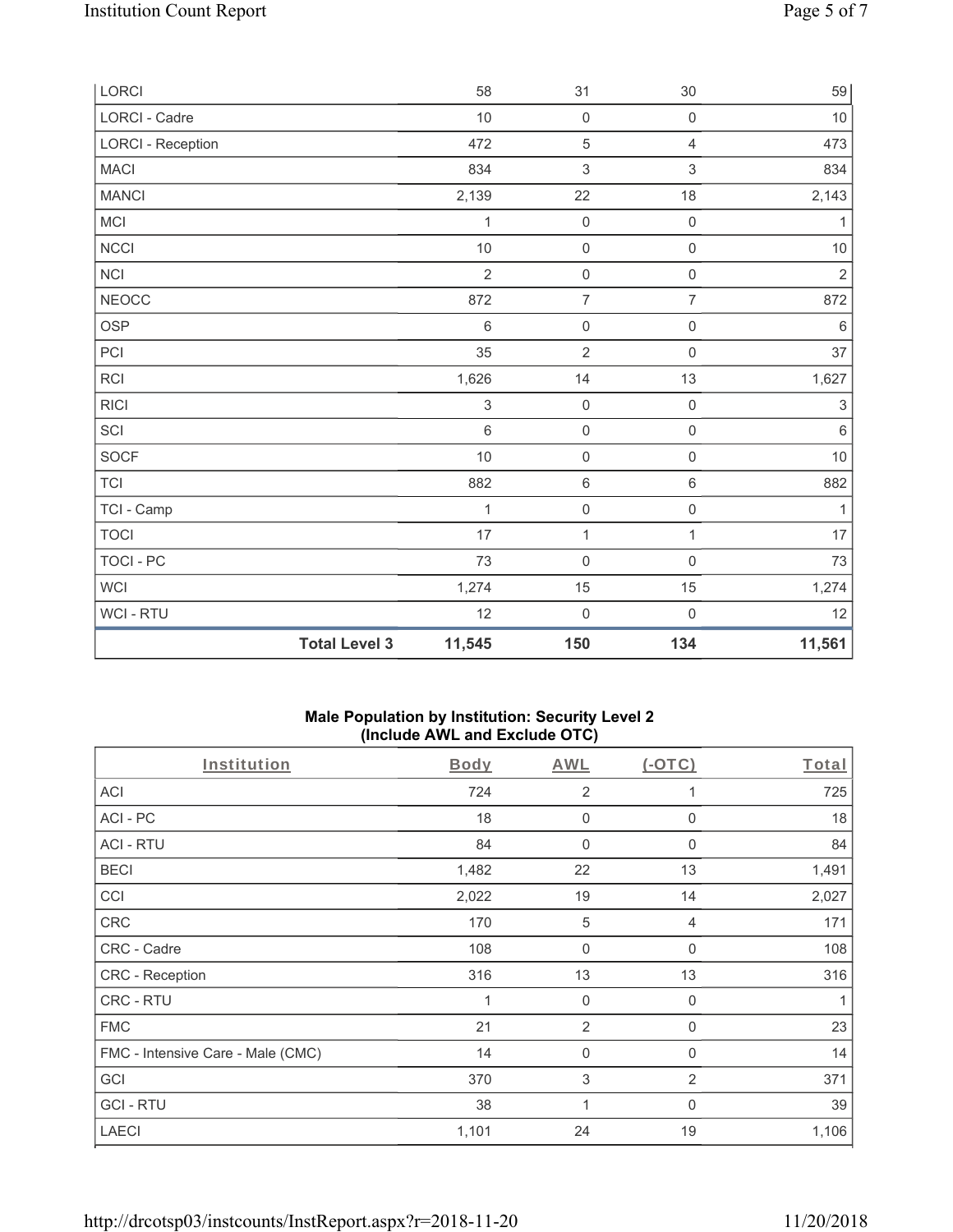| LECI                     |                      | $\mathbf{1}$ | $\mathbf 0$         | $\mathsf{O}\xspace$ | 1          |
|--------------------------|----------------------|--------------|---------------------|---------------------|------------|
| LOCI                     |                      | 1,207        | $\,6\,$             | $\,6\,$             | 1,207      |
| LORCI                    |                      | 139          | 32                  | 28                  | 143        |
| LORCI - Cadre            |                      | 121          | $\mathsf{O}\xspace$ | $\boldsymbol{0}$    | 121        |
| <b>LORCI - Reception</b> |                      | 364          | $\sqrt{3}$          | $\overline{2}$      | 365        |
| <b>MACI</b>              |                      | 92           | $\mathsf{O}\xspace$ | $\mathsf{O}\xspace$ | 92         |
| <b>MANCI</b>             |                      | 5            | 1                   | 1                   | 5          |
| MCI                      |                      | 1,609        | 12                  | $10$                | 1,611      |
| MCI - Camp               |                      | 1            | $\mathsf{O}\xspace$ | 0                   | 1          |
| NCCI                     |                      | 1,204        | 17                  | 15                  | 1,206      |
| NCI                      |                      | 1,629        | 20                  | $16\,$              | 1,633      |
| <b>NEOCC</b>             |                      | 1            | $\mathsf{O}\xspace$ | $\mathsf{O}\xspace$ | 1          |
| PCI                      |                      | 896          | $\boldsymbol{9}$    | 5                   | 900        |
| <b>RCI</b>               |                      | 159          | $\mathsf{O}\xspace$ | 0                   | 159        |
| <b>RICI</b>              |                      | 1,451        | 21                  | 14                  | 1,458      |
| SCI                      |                      | 995          | $\overline{7}$      | 5                   | 997        |
| <b>TCI</b>               |                      | $\mathbf 2$  | $\mathsf{O}\xspace$ | $\mathsf{O}\xspace$ | $\sqrt{2}$ |
| TOCI - PC                |                      | 1            | $\mathsf{O}\xspace$ | $\mathsf{O}\xspace$ | 1          |
| <b>WCI</b>               |                      | 5            | $\mathsf{O}\xspace$ | $\mathsf{O}\xspace$ | 5          |
| WCI - RTU                |                      | 1            | $\mathsf{O}\xspace$ | $\mathbf 0$         | 1          |
|                          | <b>Total Level 2</b> | 16,352       | 219                 | 168                 | 16,403     |

### **Male Population by Institution: Security Level 1 (Include AWL and Exclude OTC)**

| Institution                       | <b>Body</b>    | <b>AWL</b>                | $($ -OTC $)$   | Total |
|-----------------------------------|----------------|---------------------------|----------------|-------|
| <b>ACI</b>                        | 578            | 4                         | 1              | 581   |
| ACI-PC                            | $\overline{7}$ | 0                         | $\Omega$       | 7     |
| <b>ACI - RTU</b>                  | 30             | 0                         | 0              | 30    |
| <b>BECI</b>                       | 728            | 12                        | 6              | 734   |
| <b>BECI - Camp</b>                | 457            | $\mathbf 0$               | $\Omega$       | 457   |
| CCI                               | 534            | 1                         | 0              | 535   |
| <b>CRC</b>                        | 90             | 5                         | 4              | 91    |
| CRC - Cadre                       | 2              | $\mathbf 0$               | $\mathbf 0$    | 2     |
| CRC - Reception                   | 100            | $\overline{2}$            | 2              | 100   |
| <b>FMC</b>                        | 438            | $\ensuremath{\mathsf{3}}$ | $\overline{2}$ | 439   |
| FMC - Intensive Care - Male (CMC) | 30             | $\mathbf 0$               | $\mathbf 0$    | 30    |
| GCI                               | 680            | 11                        | 3              | 688   |
| GCI - Camp                        | 412            | 1                         | $\mathbf 0$    | 413   |
| <b>GCI-RTU</b>                    | 11             | $\mathbf 0$               | $\mathbf{0}$   | 11    |
| <b>LAECI</b>                      | 641            | 8                         | 5              | 644   |